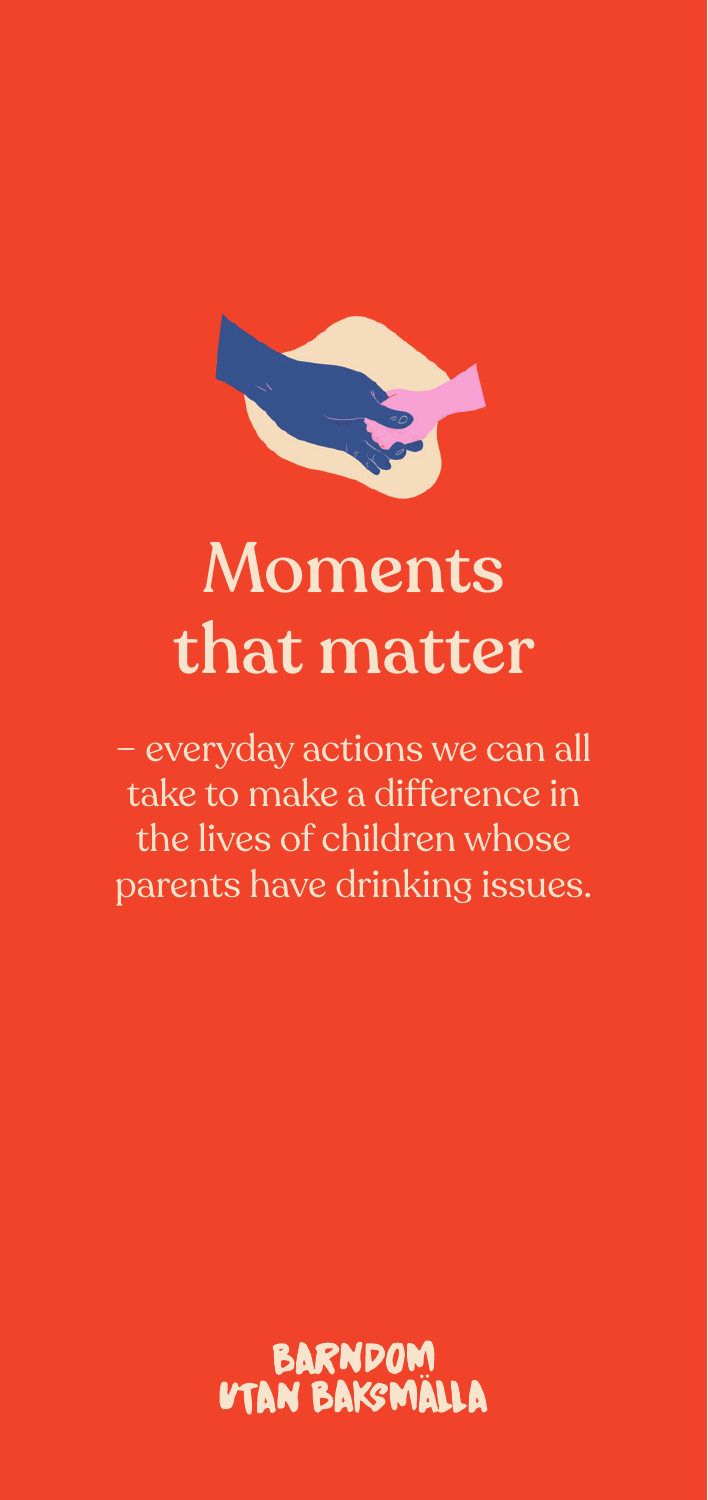## Dare to care when it matters the most

Every child has the right to a safe childhood. And yet, 320 000\* Swedish children are negatively affected by their parents' drinking habits. Furthermore, too many children are not sufficiently seen or helped by adults outside the immediate family as they go about their everyday life. If we truly believe that the drinking issues of adults should never become children's problems, more people need to do more.

Together, we can make a difference in the lives of children today – simply by making sure that all of us who haven't opened our eyes to these issues before do so now.

In this folder, we have collected advice and contact info to increase the knowledge and courage that may be needed in order to make more people ready to act in the moments that matter. It's often easier than one may think to make a difference and help a child.

The different pieces of advice have been created in collaboration with children's rights associations. The advice stem from children's stories about what they wished grownups would have done. Barndom utan baksmälla is an initiative that aims to make a difference for children who are negatively affected by adult alcohol consumption.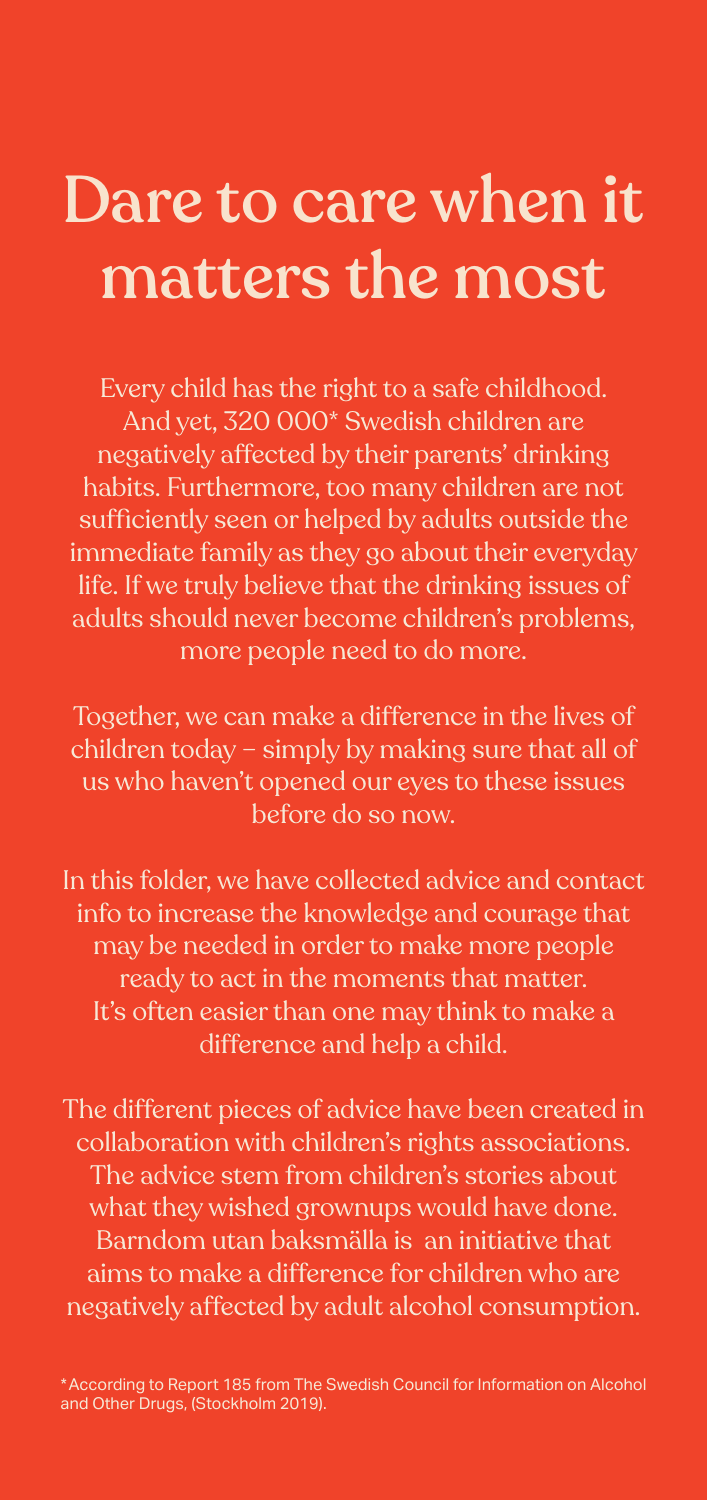

#### Be someone who acts

Don't assume that someone else, perhaps someone closer to the child, has already reacted or done something about the situation. Even if that should be the case, it doesn't hurt if one more adult show the child that they care.



## You don't have to solve everything

What the child needs most might not be so dramatic. For you to simply be present in a child's life can make a world of difference. To be asked how things are and to really be listened to is vital for the child to feel seen and heard. Don't know what to say? "Hi, how are you?" is as good a start as any.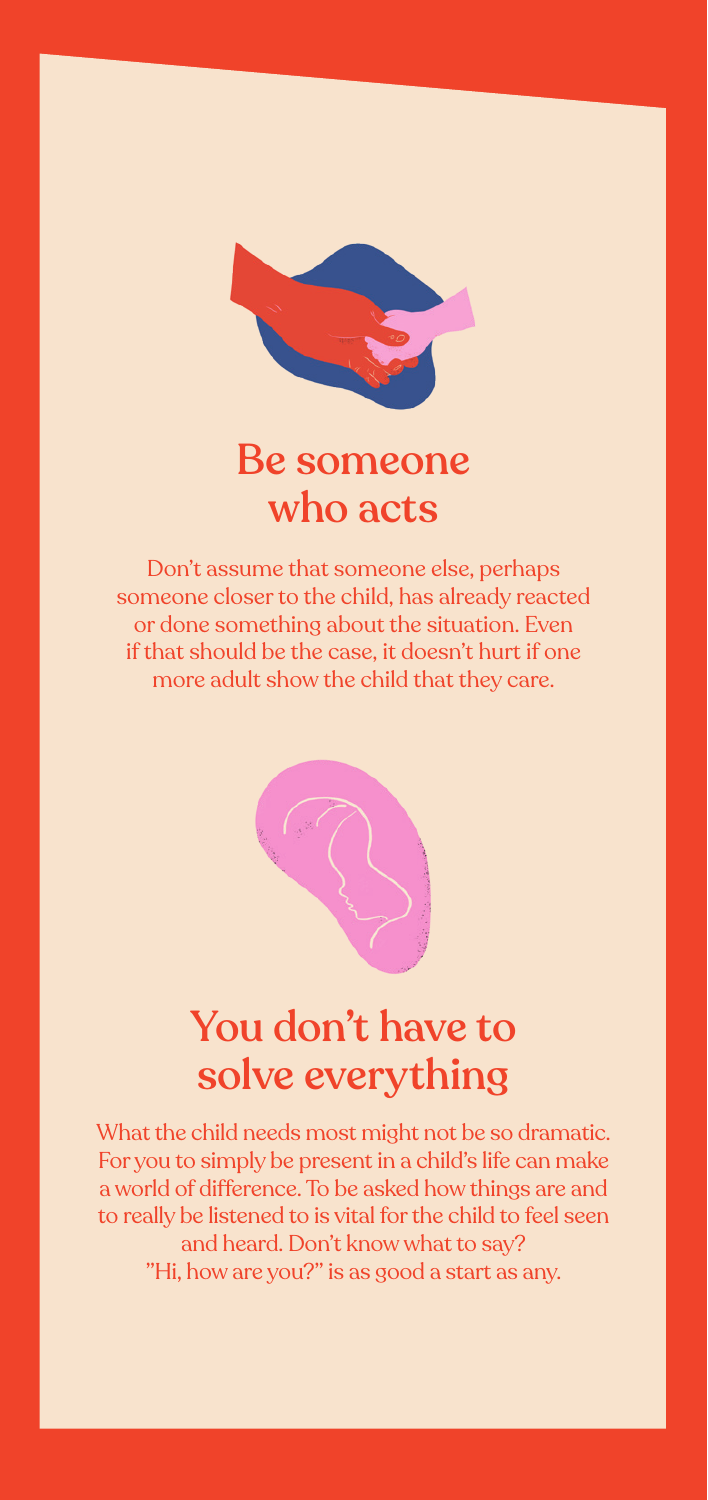

#### Dare to ask (and ask again)

Dare to ask how the child is doing. If you don't get an answer right away, ask again a little later or at a different time. Many children find it hard to share their stories on the spot. It is also common for children to have feelings of guilt associated with the adult's drinking. Children often want to protect their parents by not sharing with the outside world what it's really like at home.



#### Involve the child

Talk to the child directly about how they would like things to be and what kind of assistance they think would be most helpful. Involve the child and his or her ideas instead of coming up with your own solutions.



#### Be the calm in the storm

Many children say that the unpredictable nature of everyday life is one of the scariest parts of growing up close to someone who drinks too much. You can make a difference simply by being you – a trustworthy and stable adult. Likewise, it's imperative that you keep your calm when and if the child decides to tell you how things are at home.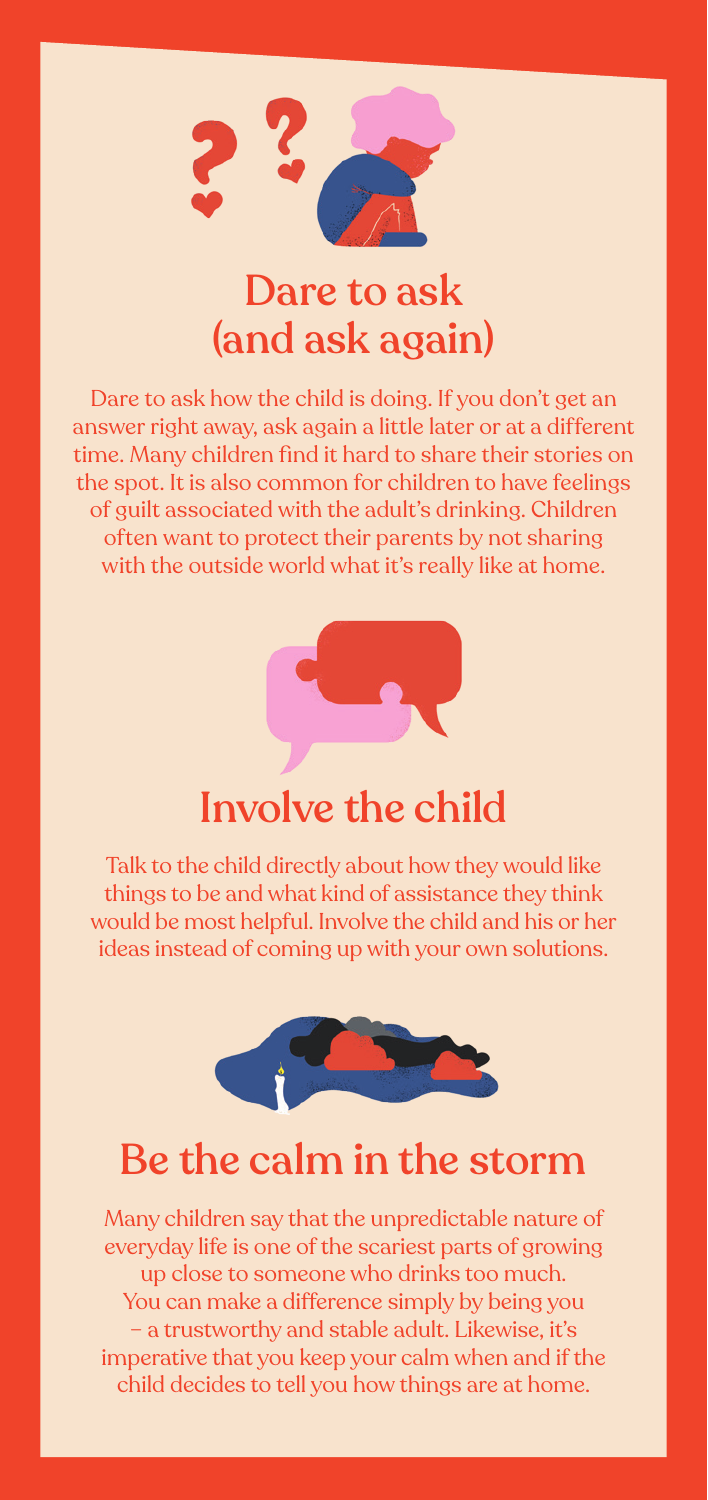

## Small acts of kindness are no small things

Many children carry too much responsibility at home because of their parents' drinking habits. To ease the burden, practical efforts are worth a lot. It doesn't have to be that complicated. Ask a child to come over for dinner or a playdate with your kids, ask if a kid needs a ride home from practice, buy a few extra toothbrushes in the case of spontaneous sleepovers and lend clean clothes to children who have stayed the night.



You can make a difference. Even if you don't notice any change: stick around and show that you care over time – day after day, month after month, year after year. It's the most important thing you as an adult can do for a child who grows up in the shadow of alcohol.



#### Talk to a friend

Dare to discuss your worries with your own friends in order to find your own support. It's not uncommon for adults to worry about a child, so help each other out. Discussing your concerns may well boost the courage needed for you to dare to ask the child.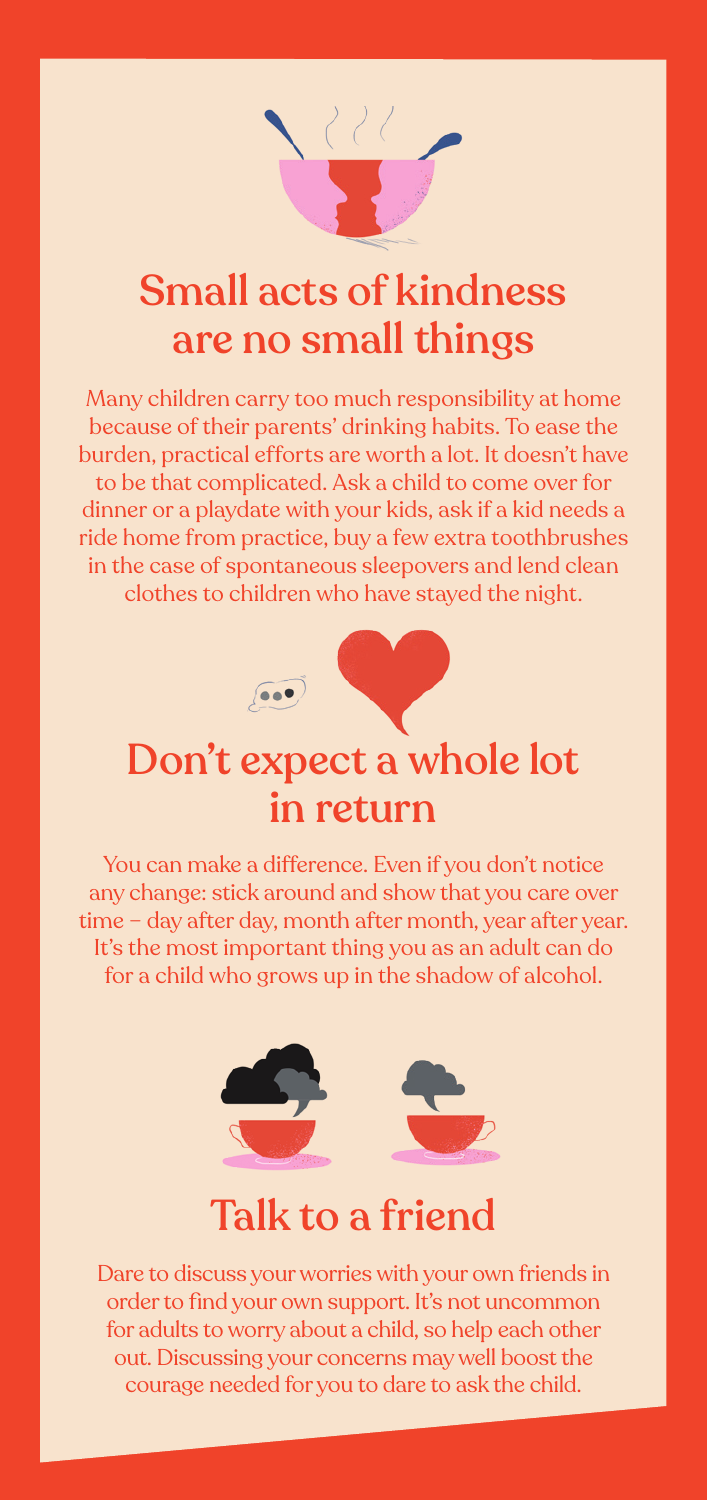

## Seek help to help

You can receive professional advice through both social services and organizations who support and help children on a daily basis. Turn to them for guidance if you are concerned about a child's wellbeing. You can also tell the child you worry about that these organizations exist and what they do.

If it's an emergency (or after office hours) call 112.



#### Report a concern?

If you are worried that a child is at harm, you should report a concern (anonymously if you like) to social services in your local district. Keep in mind that you're not reporting the child's parent. Instead, you are reporting your concern regarding the child's wellbeing. Once you've filed a concern, it's up to social services to investigate if the child or family are in need of support. Tell the child if you plan to make a report so that he or she don't feel like you're acting over their heads. Stick around for the child even after the report.

If you'd like more advice about reporting a concern, please contact Bris adult section.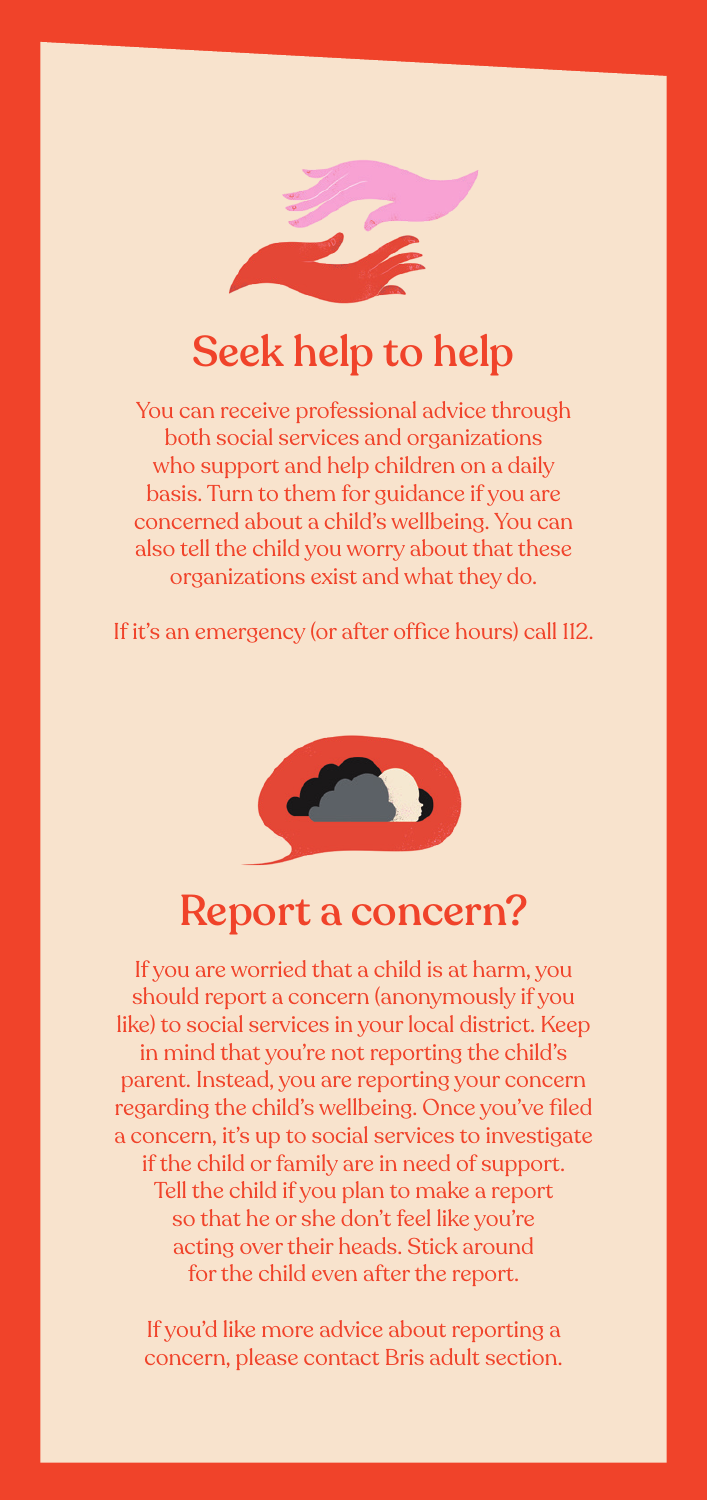## Here to help

People working for the following organizations are experts on helping children and young people. Several of the organizations are also happy to give advice if you, as a fellow human and grown-up, are worried that a child or adolescent suffers from an adult's drinking habits.

**Bris – Children's Rights in Society** Bris – Children's Rights in Society is a children's rights organization that supports children, mobilises society and influences decision makers by making sure children's voices are heard.

Bris offers children and adults a variety of support services online, over phone or mail and through support groups.

To discuss how to best help a child that you worry about, call Bris adult telephone: 0771 50 50 50, [www.bris.se](http://www.bris.se)

**Maskrosbarn (for teens)** Maskrosbarn supports children whose parents have addiction problems, mental health issues or who are physically abusive towards their children. Maskrosbarn give young people the tools, knowledge and network needed to break with their social heritage and shape their own future. [www.maskrosbarn.org](http://www.maskrosbarn.org)

**Trygga Barnen (children, teens and young people up to 25 years old)** Trygga Barnen is a foundation that helps children and young people who grow up in homes marked by addiction and / or mental illness. Trygga Barnen informs children and others about children's rights as family members and furthermore supports and amplifies the target group's voice and presence in society. [www.tryggabarnen.org](http://www.tryggabarnen.org)

**Childhood** Childhood promotes the right of every child to a safe and loving childhood, free from violence and sexual abuse.

Childhood supports children and their families through partner organizations but doesn't offer advice or support to individuals. [www.childhood.se](http://www.childhood.se)

**IQ** IQ is an organization that works to promote a smarter take and perspective on alcohol. At the IQ site, you can find hard facts, figures and useful advice on how to best respond to an adult whose alcohol consumption is cause for alarm. [www.iq.se](http://www.iq.se)

**Systembolaget** Systembolaget is the initiator of Barndom utan baksmälla. To supply information about the risks and consequences related to alcohol consumption is part of Systembolaget's public service mission. [www.omsystembolaget.se](http://www.omsystembolaget.se)